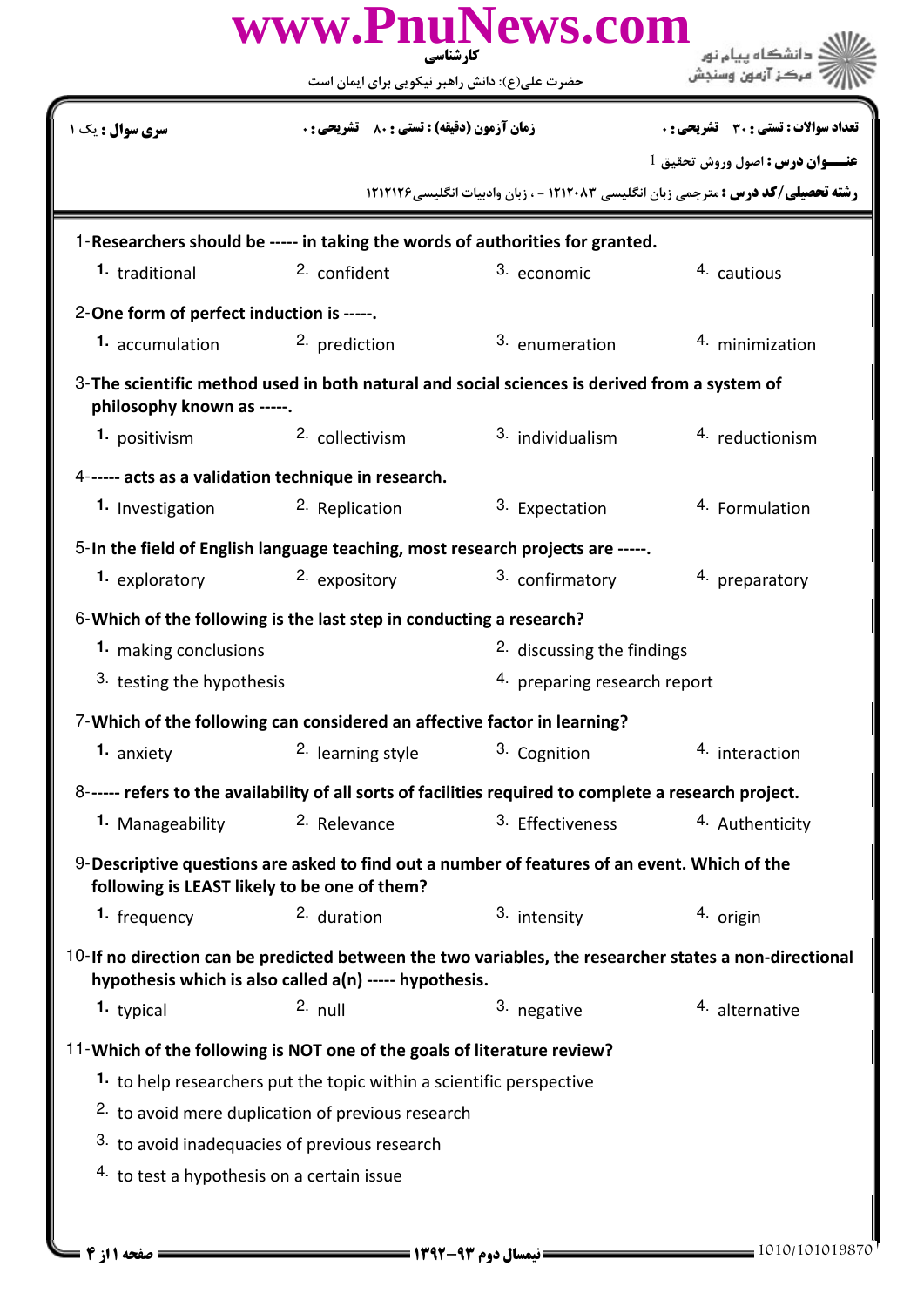| www.PnuNews.com<br>کارشناسی                                                                            |                                                                         |                                                                                                        |                                                                                                        |  |  |
|--------------------------------------------------------------------------------------------------------|-------------------------------------------------------------------------|--------------------------------------------------------------------------------------------------------|--------------------------------------------------------------------------------------------------------|--|--|
|                                                                                                        | حضرت علی(ع): دانش راهبر نیکویی برای ایمان است                           |                                                                                                        |                                                                                                        |  |  |
| <b>سری سوال :</b> یک ۱                                                                                 | <b>زمان آزمون (دقیقه) : تستی : 80 ٪ تشریحی : 0</b>                      |                                                                                                        | <b>تعداد سوالات : تستی : 30 ٪ تشریحی : 0</b>                                                           |  |  |
|                                                                                                        |                                                                         |                                                                                                        | <b>عنــوان درس:</b> اصول وروش تحقيق 1                                                                  |  |  |
|                                                                                                        |                                                                         |                                                                                                        | <b>رشته تحصیلی/کد درس :</b> مترجمی زبان انگلیسی ۱۲۱۲۰۸۳ - ، زبان وادبیات انگلیسی۱۲۱۲۱۲۶                |  |  |
|                                                                                                        | 12-A researcher who is familiar with a topic does not start with -----. |                                                                                                        |                                                                                                        |  |  |
| 1. books                                                                                               | 2. almanacs                                                             | 3. periodicals                                                                                         | 4. encyclopedias                                                                                       |  |  |
|                                                                                                        |                                                                         | 13-The most up-to-date information about different topic in each field can be found in -----.          |                                                                                                        |  |  |
| 1. journals                                                                                            |                                                                         | 2. books                                                                                               |                                                                                                        |  |  |
| 3. encyclopedias                                                                                       |                                                                         | 4. dictionaries                                                                                        |                                                                                                        |  |  |
|                                                                                                        | 14-Which of the following is INCORRECT based on APA?                    |                                                                                                        |                                                                                                        |  |  |
|                                                                                                        | 1. Only the first letter of the first word of the title is capitalized  |                                                                                                        |                                                                                                        |  |  |
|                                                                                                        | <sup>2.</sup> The author's first and middle names are initialized       |                                                                                                        |                                                                                                        |  |  |
|                                                                                                        | 3. The date of publication is recorded at the end of the entry          |                                                                                                        |                                                                                                        |  |  |
|                                                                                                        |                                                                         | <sup>4.</sup> The date of publication is located immediately after the author's name                   |                                                                                                        |  |  |
| place to place, or time to time.                                                                       |                                                                         |                                                                                                        | 15-A ----- is defined as a measurable attribute which changes from person to person, object to object, |  |  |
| 1. framework                                                                                           | <sup>2.</sup> variable                                                  | 3. construct                                                                                           | 4. component                                                                                           |  |  |
| 16-The most objective scale of measurement are ----- scales.                                           |                                                                         |                                                                                                        |                                                                                                        |  |  |
| <sup>1.</sup> ratio                                                                                    | 2. nominal                                                              | 3. interval                                                                                            | <sup>4.</sup> ordinal                                                                                  |  |  |
| because of this variable or not.                                                                       |                                                                         | 17-The ----- variable is selected in order to investigate whether the results of research are modified |                                                                                                        |  |  |
| 1. moderator                                                                                           | <sup>2</sup> intervening                                                | 3. independent                                                                                         | 4. dependent                                                                                           |  |  |
| 18-The purpose of historical research is ----- about causes, effects, or trends of events in the past. |                                                                         |                                                                                                        |                                                                                                        |  |  |
|                                                                                                        | 1. to report what others have said about a particular topic             |                                                                                                        |                                                                                                        |  |  |
| <sup>2</sup> to test a hypothesis                                                                      |                                                                         |                                                                                                        |                                                                                                        |  |  |
| 3. to justify a position on an issue                                                                   |                                                                         |                                                                                                        |                                                                                                        |  |  |
|                                                                                                        | <sup>4.</sup> to review the latest research on an issue                 |                                                                                                        |                                                                                                        |  |  |
|                                                                                                        | 19-What is the first step in a historical research?                     |                                                                                                        |                                                                                                        |  |  |
| 1. collecting data                                                                                     |                                                                         |                                                                                                        |                                                                                                        |  |  |
| 2. criticizing the data                                                                                |                                                                         |                                                                                                        |                                                                                                        |  |  |
| <sup>3.</sup> formulating the problem                                                                  |                                                                         |                                                                                                        |                                                                                                        |  |  |
| <sup>4.</sup> interpreting the findings                                                                |                                                                         |                                                                                                        |                                                                                                        |  |  |
|                                                                                                        |                                                                         |                                                                                                        |                                                                                                        |  |  |
|                                                                                                        |                                                                         |                                                                                                        |                                                                                                        |  |  |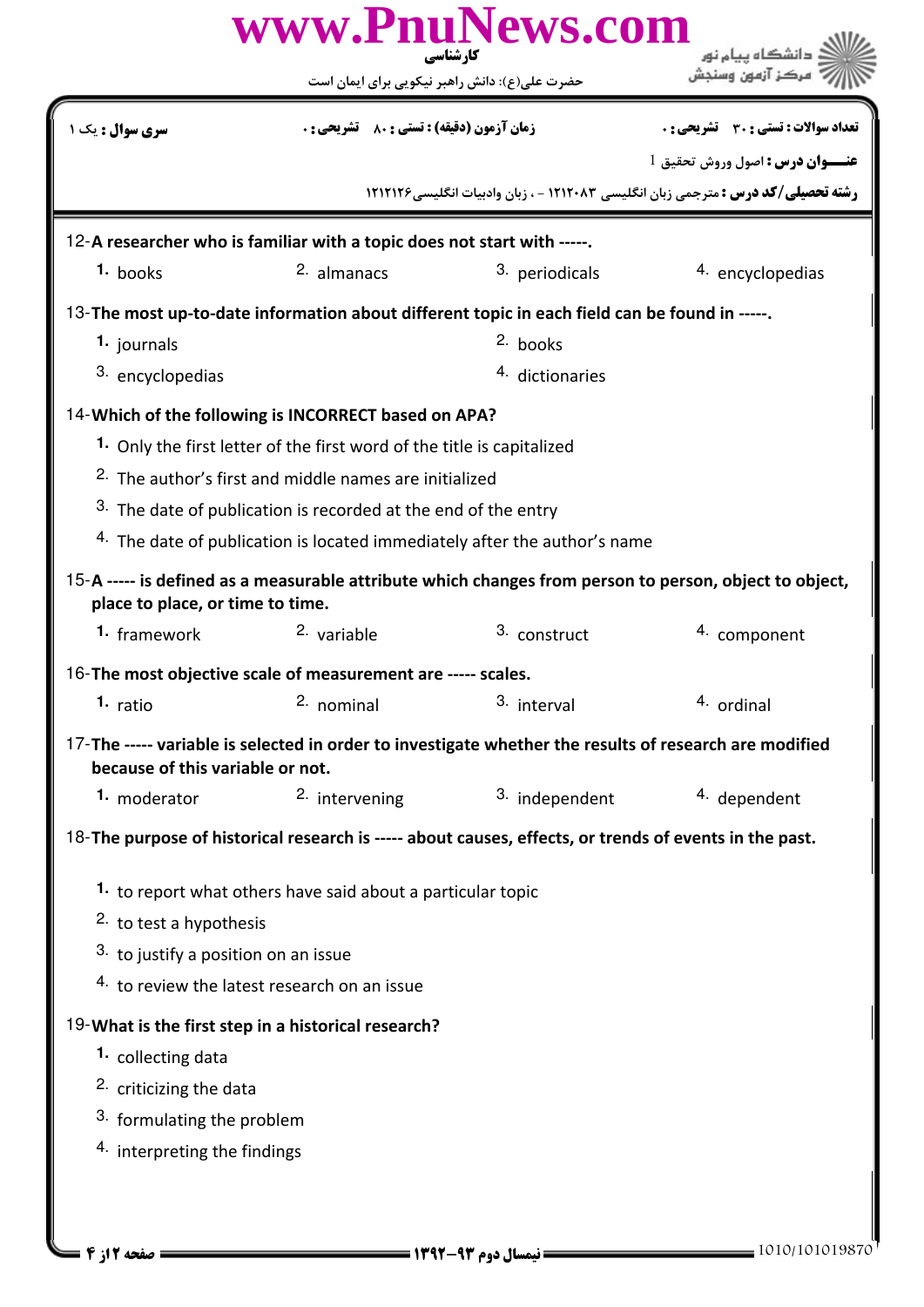